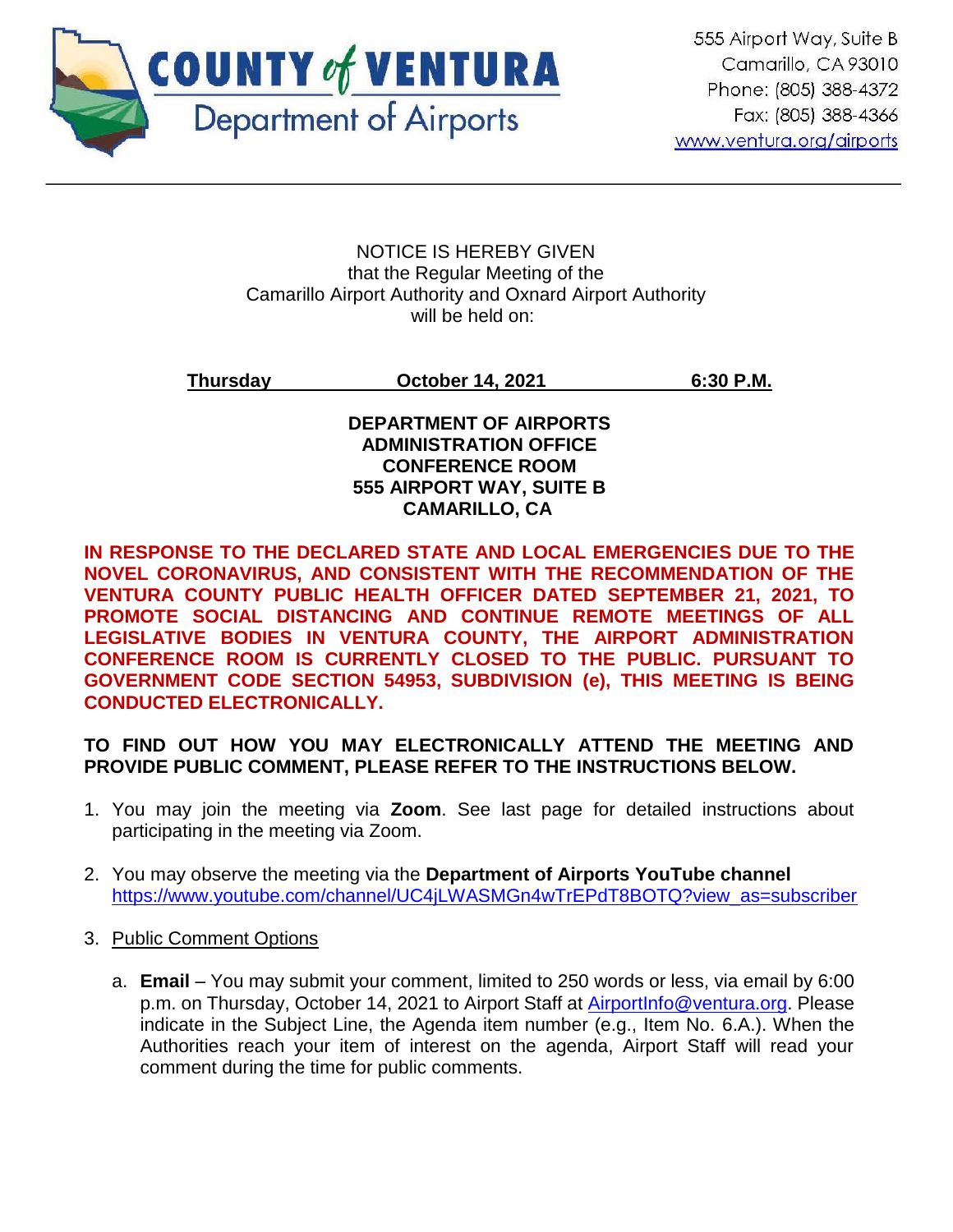b. **Zoom** – You may provide verbal comments during the meeting. See last page for detailed instructions about participating in the meeting via Zoom.

# **AGENDA**

- **1. CALL to ORDER and PLEDGE of ALLEGIANCE**
- **2. ROLL CALL**
- **3. AGENDA REVIEW**
- **4. APPROVAL of MINUTES – September 9, 2021**
- **5. PUBLIC COMMENT PERIOD**
- **6. NEW BUSINESS**

# **CAMARILLO AIRPORT AUTHORITY**

**A. Subject: Approval of, and Authorization for the Director of Airports or His Designee to Sign, the Second Amendment to the Lease with RKR Incorporated to Defer Rent Payments for 12 Months and to Provide for Use of County's Water Credits**

#### **Recommendation:**

Staff requests that your Commission/Authority recommend that the Board of Supervisors (Board):

Approve, and authorize the Director of Airports or his designee to sign, the second Amendment to the Lease with RKR Incorporated (RKR) at the Camarillo Airport to defer rent payments for 12 months and to allow RKR to use County-owned water credits to obtain a water will-serve letter from the City of Camarillo.

# **B. Subject: Adoption of a Resolution Authorizing Remote Teleconference Meetings of the Camarillo Airport Authority for a 30-Day**

# **Recommendation:**

Adopt the attached Resolution (Exhibit 1) authorizing remote teleconference meetings of the Camarillo Airport Authority for a 30-day period pursuant to Government Code Section 54953, Subdivision (e), of the Ralph M. Brown Act.

# **OXNARD AIRPORT AUTHORITY**

**C. Subject: Adoption of a Resolution Authorizing Remote Teleconference Meetings of the Oxnard Airport Authority for a 30-Day Period**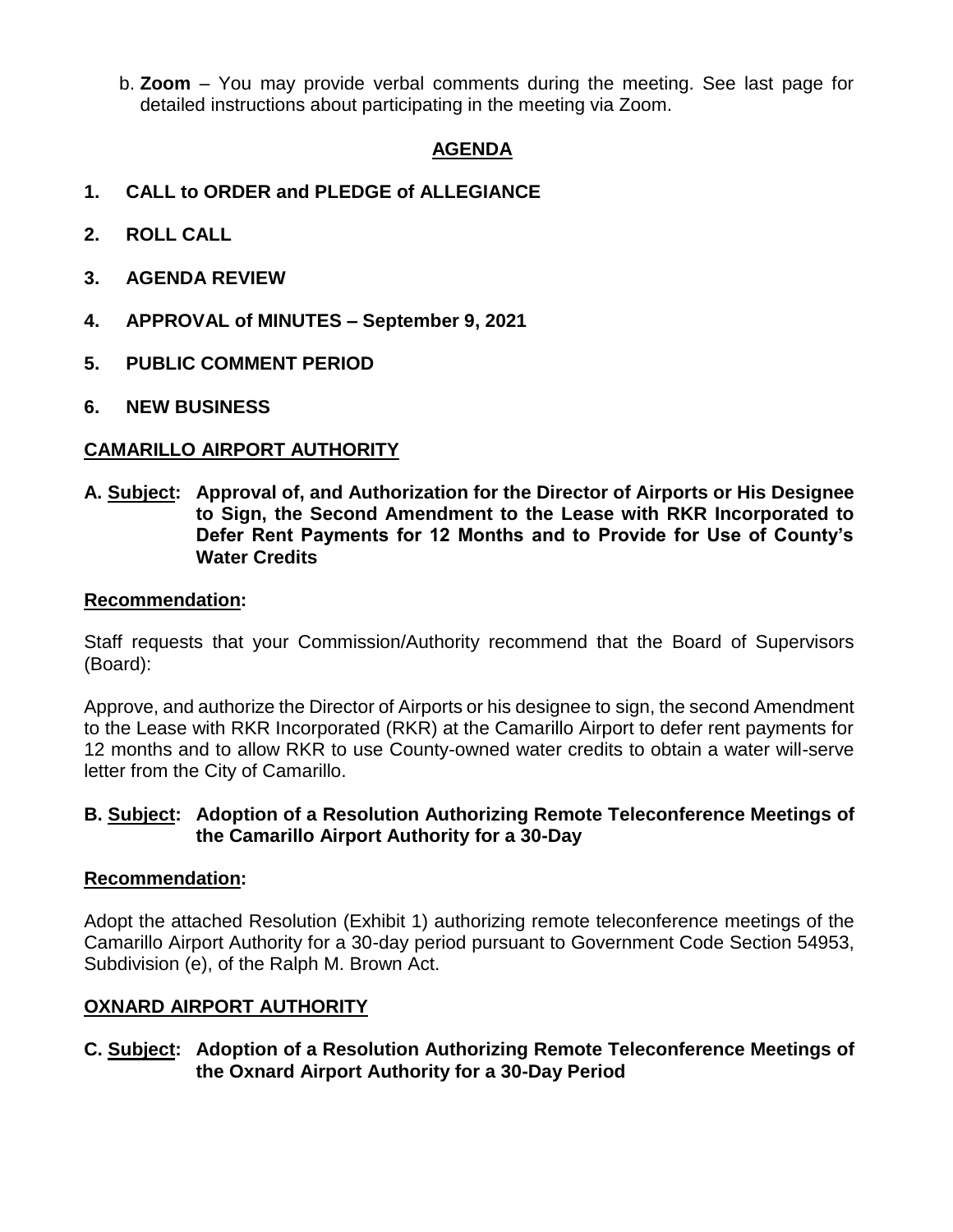# **Recommendation:**

Adopt the attached Resolution (Exhibit 1) authorizing remote teleconference meetings of the Oxnard Airport Authority for a 30-day period pursuant to Government Code Section 54953, Subdivision (e), of the Ralph M. Brown Act.

# **7. DIRECTOR'S REPORT**

# **8. REPORTS**

**Report items listed below are presented to the Airport Authorities for information only, at this time. The report items require no action or are not ready for the Airport Authorities' consideration. The Airport Authorities may refer these items to the Department of Airports for investigation and report back on a future agenda.** 

Monthly Activity Report – August 2021 Monthly Noise Complaints – August 2021 Consultant Reports – August 2021 Airport Tenant Project Status – September 2021 Project Status – September 2021 Meeting Calendar

#### **9. CORRESPONDENCE – None**

**10. AUTHORITY COMMENTS –** Comments by Authority members on matters deemed appropriate.

# **11. ADJOURNMENT**

The next regular Authority meeting will be on Monday, November 1, 2021 at 5:00 p.m. Location to be determined.

IN COMPLIANCE WITH THE AMERICANS WITH DISABILITIES ACT, IF YOU NEED SPECIAL ASSISTANCE TO PARTICIPATE IN THIS MEETING, PLEASE CONTACT ANA CASTRO AT (805) 388-4211. NOTIFICATION 48 HOURS PRIOR TO THE MEETING WILL ENABLE THE DEPARTMENT OF AIRPORTS TO MAKE REASONABLE ARRANGEMENTS TO ENSURE ACCESSIBILITY TO THIS MEETING.

\_\_\_\_\_\_\_\_\_\_\_\_\_\_\_\_\_\_\_\_\_\_\_\_\_\_\_\_\_\_\_\_\_\_\_\_\_\_\_\_\_\_\_\_\_\_\_\_\_\_\_\_\_\_\_\_\_\_\_\_\_\_\_\_\_\_\_\_\_\_\_\_